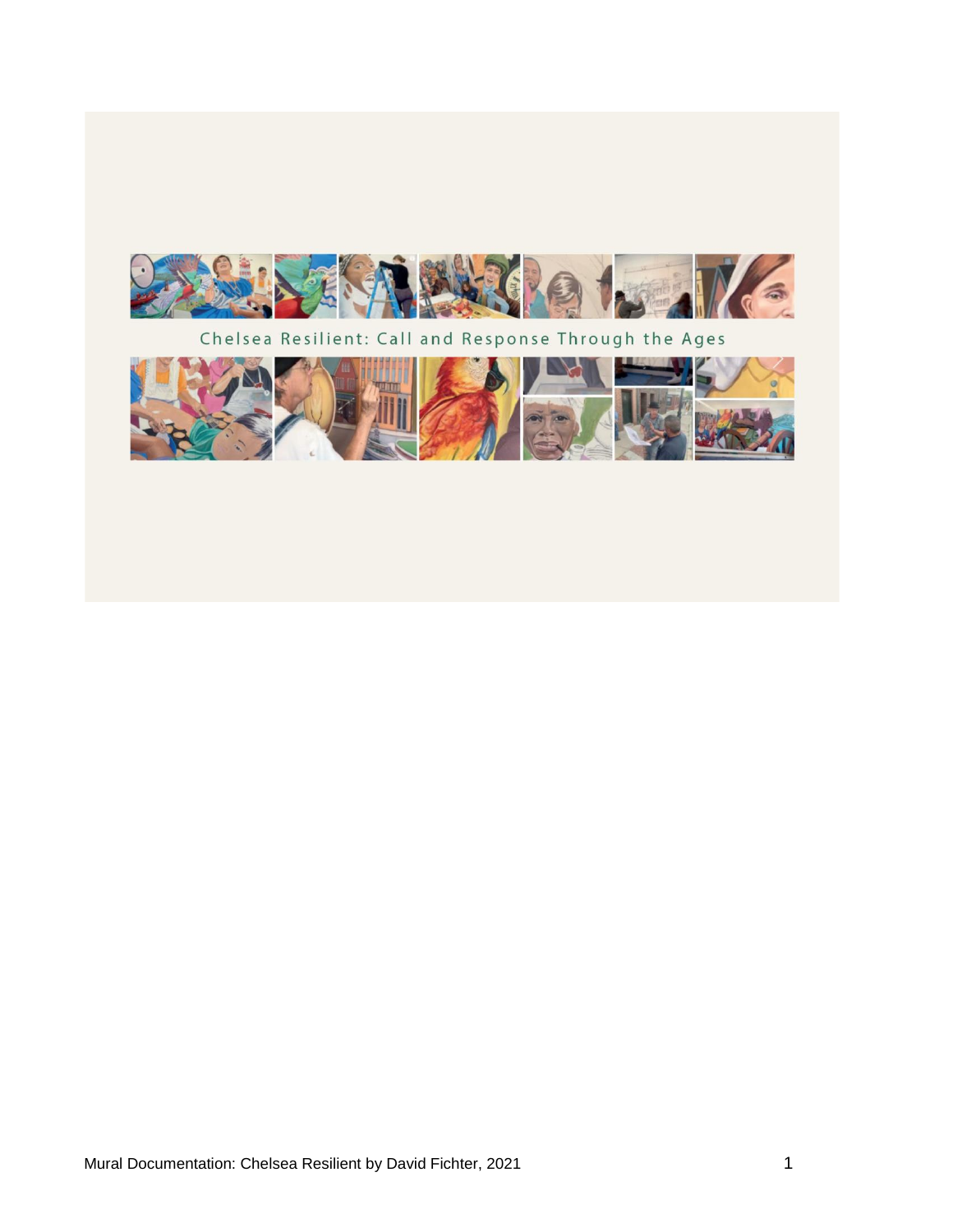# Chelsea Resilient: Call and Response Through the Ages

Created by/*Creado por* David Fichter, 2021

Funding provided by the Chelsea Heritage Celebrations grant through the Chelsea Cultural Council.

Con el financiamiento de la subvención Chelsea Heritage Celebrations a través del Chelsea Cultural Council.

Chelsea Resilient traces the rich history of this Massachusetts city from its beginnings as Winnisimmet, when Native American peoples fished and dug mussels on the banks of Chelsea Creek, to the urban, diverse city we know today. Across four centuries this community has repeatedly risen to overcome challenges and tragedies, responding with energy, heartfelt mutual concern, and an unquenchable drive to rebuild. The struggles and successes of each generation of Chelsea residents echo across history with a message of courage, determination, and optimism. Our past, present and future are linked in a continuous call to action and grassroots response, the defining character of Chelsea and its people.

*Chelsea Resilient rastrea la rica historia de esta ciudad de Massachusetts desde sus inicios como Winnisimmet, cuando los pueblos nativos americanos pescaban y colectaban mejillones en las orillas del arroyo Chelsea Creek, hasta la ciudad urbana y diversa que conocemos hoy. A lo largo de cuatro siglos, esta comunidad se ha levantado repetidamente para superar desafíos y tragedias, respondiendo con energía, sincera preocupación mutua y un impulso insaciable para reconstruir. Las luchas y los éxitos de cada generación de residentes de Chelsea resuenan a lo largo de la historia con un mensaje de coraje, determinación y optimismo. Nuestro pasado, presente y futuro están vinculados en un llamado continuo a la acción y una respuesta de base, el carácter definitorio de Chelsea y su gente.*

Cambridge-based artist David Fichter is known for a distinctive, realistic style that features the people, architecture and other details reflective of the mural location. For over 30 years David has created community murals and mosaics, taking him all over the United States and internationally, including Nicaragua, Armenia, and Georgia. Working with residents of all ages, he's completed more than 200 permanent murals that have become beloved local landmarks that communicate the story of each neighborhood.

*El artista David Fichter, con base en Cambridge, es conocido por un estilo distintivo y realista que presenta a la gente, la arquitectura y otros detalles que reflejan la ubicación del mural. Durante más de 30 años, David ha creado murales comunitarios y mosaicos que lo han llevado por todo Estados Unidos e internacionalmente, incluyendo Nicaragua, Armenia y Georgia. Trabajando con residentes de todas las edades, ha completado más de 200 murales permanentes que se han convertido en puntos de referencia locales que comunican la historia de cada vecindario.*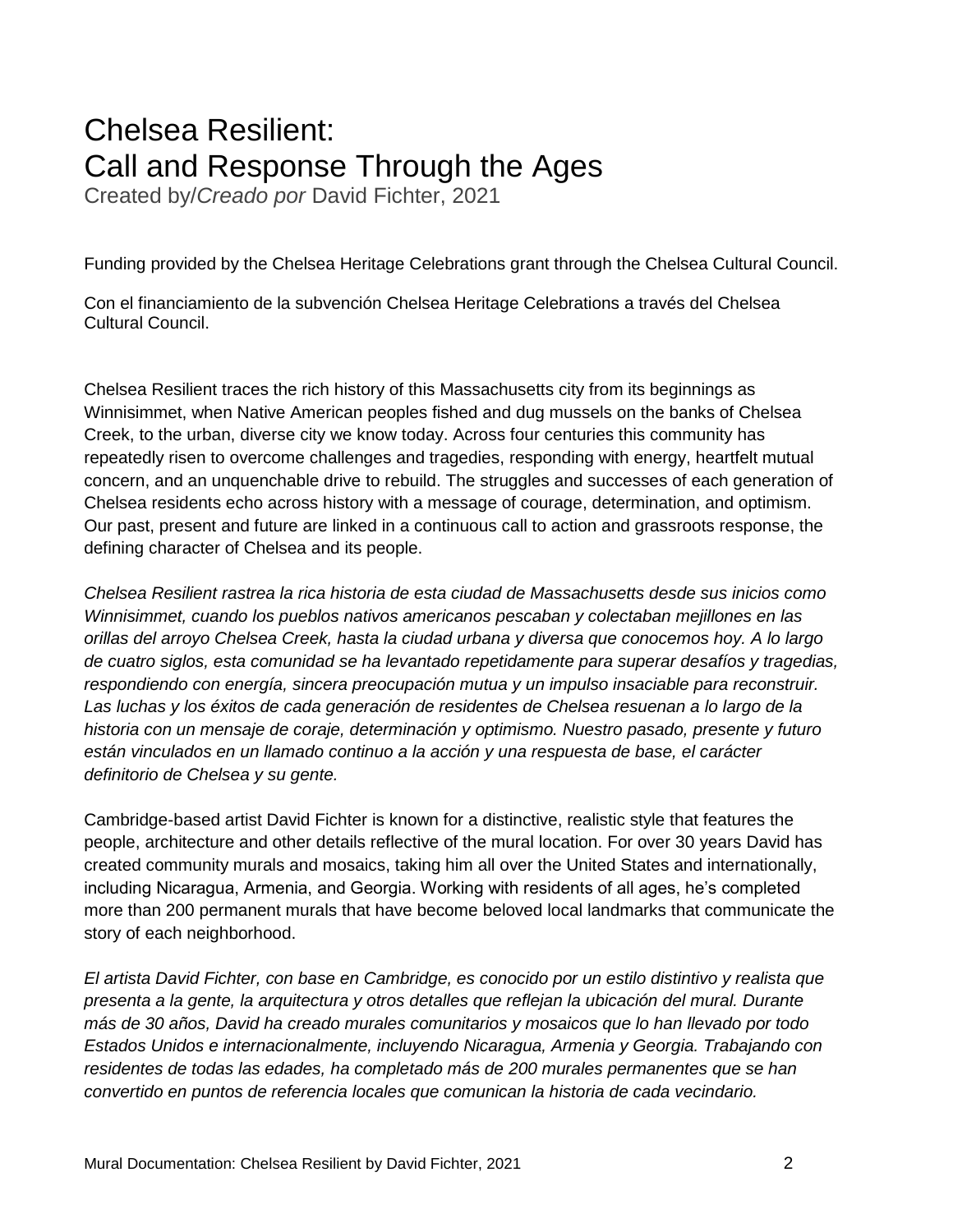#### **Mural Art Team:**

David Fichter Assisted by Megan Barnes, Xerxes Butt, Bianca Oppedisano, and Eliseo Fuentes

#### **Project Coordination:**

Mimi Graney for the City of Chelsea

#### **Project Assistance:**

Mario Cimino, Chelsea Department of Public Works Tom Ambrosino, City Manager Eastern Minerals and Kaitie Butler Traggorth Properties Suzanne Perry Katy Rogers

#### **We are grateful for the participation of:**

Chelsea Black Community, Joan Cromwell and Jayde Umemba Chelsea Public Library Chelsea Youth Commission, Branden Garcia Community Enhancement Team Hondurenos Unidos, Margarita Franco **GreenRoots** La Colaborativa Lewis Latimer Society, Leo and Ron Robinson Revival Church, Rev. Elaine Mendes St Luke's Episcopal Church, Father Edgar A. Gutiérrez-Duarte Walk Wednesdays, Ron Fishman and Carmen Villalta Walnut St Synagogue, Ellen Rovner and Ed Medros

#### **Steering Committee:**

Tom Ambrosino Carolina Anzola Amanda Arsenault Roy Avellaneda Alex Balcarcel Maria Belen Power Roseann Bongiovanni Julianna Borgiani Edwardo Chacon Siboney Diaz-Sanchez Brayton Ducharme Lee Farrington

 Matt Frank Sarah Gay Jackson Arnie Jarmak Dinanyili Paulino Sylvia Ramirez Mimi Rancatore Ron Robinson Alex Rodriguez Ellen Rovner Lisa Santagate Dave Traggorth Melinda Vega Maldonado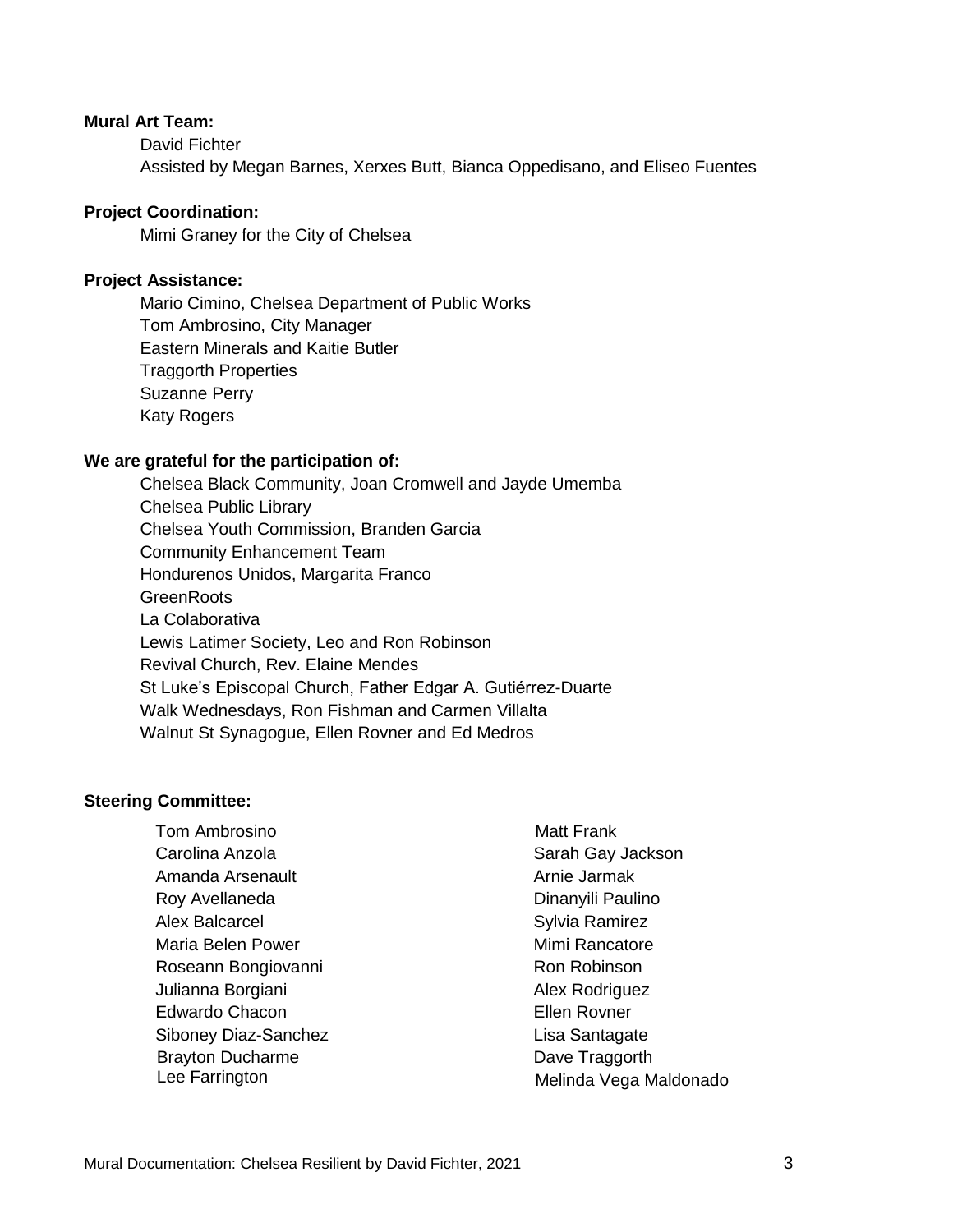## INTRODUCTION

The one thing everyone in Chelsea holds in common – across differences of culture and language, income and politics, even across time – is public space, that is, our public parks and parking lots, our sidewalks and streets. While we don't own them, we collectively experience and interact with other areas everyday too like storefronts, front yards, billboards, fences. The fancy term is the public realm and the city's social fabric is woven here. The work of Chelsea Prospers, the City of Chelsea's neighborhood initiative, is to support the ways the public realm weaves positive social connections and can foster a healthier, happier and more prosperous city.

This mural, nearly two years in the making, is an example of a big change in the public realm for Bellingham Square, the power of public art and the purpose of civic design.

The pandemic hadn't yet arrived when the idea for a landmark mural in Bellingham Square was hatched. City Manager Tom Ambrosino had a vision for something colorful and awesome on this very wall. Property owner Dave Traggorth was a willing host who set out no restrictions. Mimi Graney, the City of Chelsea's Civic Design and Engagement Strategist, approached David Fichter because she knew he would bring to this space more than a beautiful design. David's approach to mural making is as much about people as it is about painting. David has created more than 200 permanent murals and mosaics across the US and internationally and each of his pieces is unique to the specific place where it resides. He digs in deeply, learning all he can about the community and the result is a piece of art that could not exist anywhere else.

With funding provided through the Chelsea Cultural Council's Heritage Celebrations Grant in the spring of 2020, David began his work. A Steering Committee of two dozen community representatives met virtually throughout the process. They suggested themes, shared stories of the city, and recommended other people for David to meet. David spent days in the archives of the Chelsea Library. He read books. He looked at lots of pictures -- all he could find of Chelsea past and present. He met with community groups, nonprofits, local leaders and regular folks. Some meetings were formal, like the virtual meeting with Chelsea youth and others were casual on-thestreet conversations. He attended local happenings from strolls on Walk Wednesdays to the march for Black Lives Matter. David wasn't just ticking off a task marked "local research." He was making real connections, breathing and moving within the spirit of Chelsea.

By the autumn of 2020 David's ideas had synthesized into a concept and then into a pencil sketch. He listened to feedback, incorporating everything. Into the winter, reference photos were gathered. David seeks to be as accurate in his representations as possible, detailing each window in the architecture, the right shape for the firefighter's helmet, each face recognizable. Last spring, in David's studio, the painting on the 40 large aluminum panels began. The community followed the progress via social media as the colors bloomed.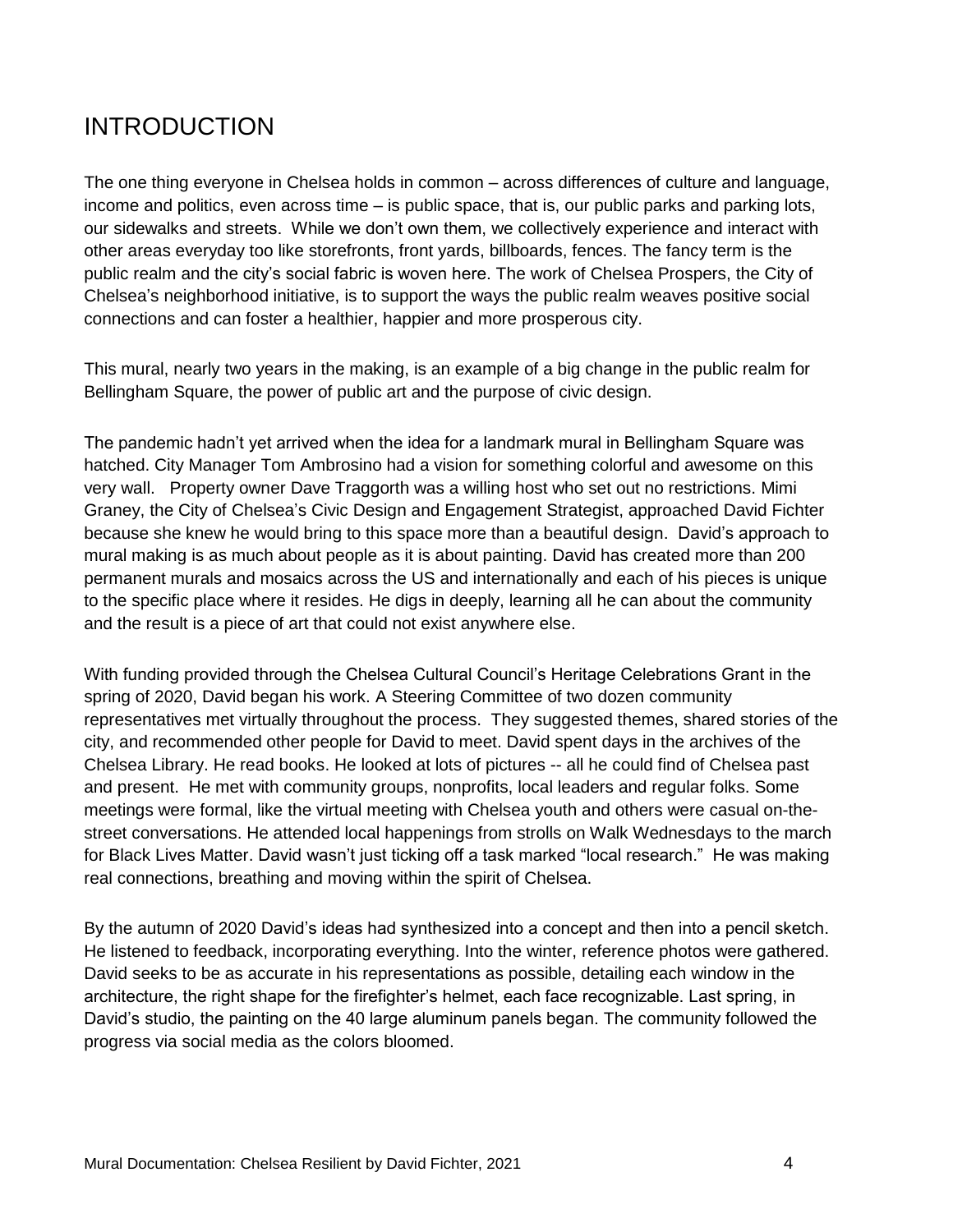The panels began to arrive in the autumn of 2021. Much thanks to Eastern Minerals and Kaitie Butler who provided warehouse space for the varnishing and undisturbed time for the protective coating to cure. We're grateful for the ongoing partnership with the capable team from Chelsea's Department of Public Works under the direction of Mario Cimino who installed them with David, paying careful attention to every detail.

The beauty of this mural extends beyond the vibrant colors and skillful painting. It holds a mirror up to our community. It is a mural about Chelsea, by Chelsea and for Chelsea in all its diversity. David fills the design with countless details because, he says, it is for those people who will pass it every day. Years from now, they will still be able to discover some new detail or layer to the story.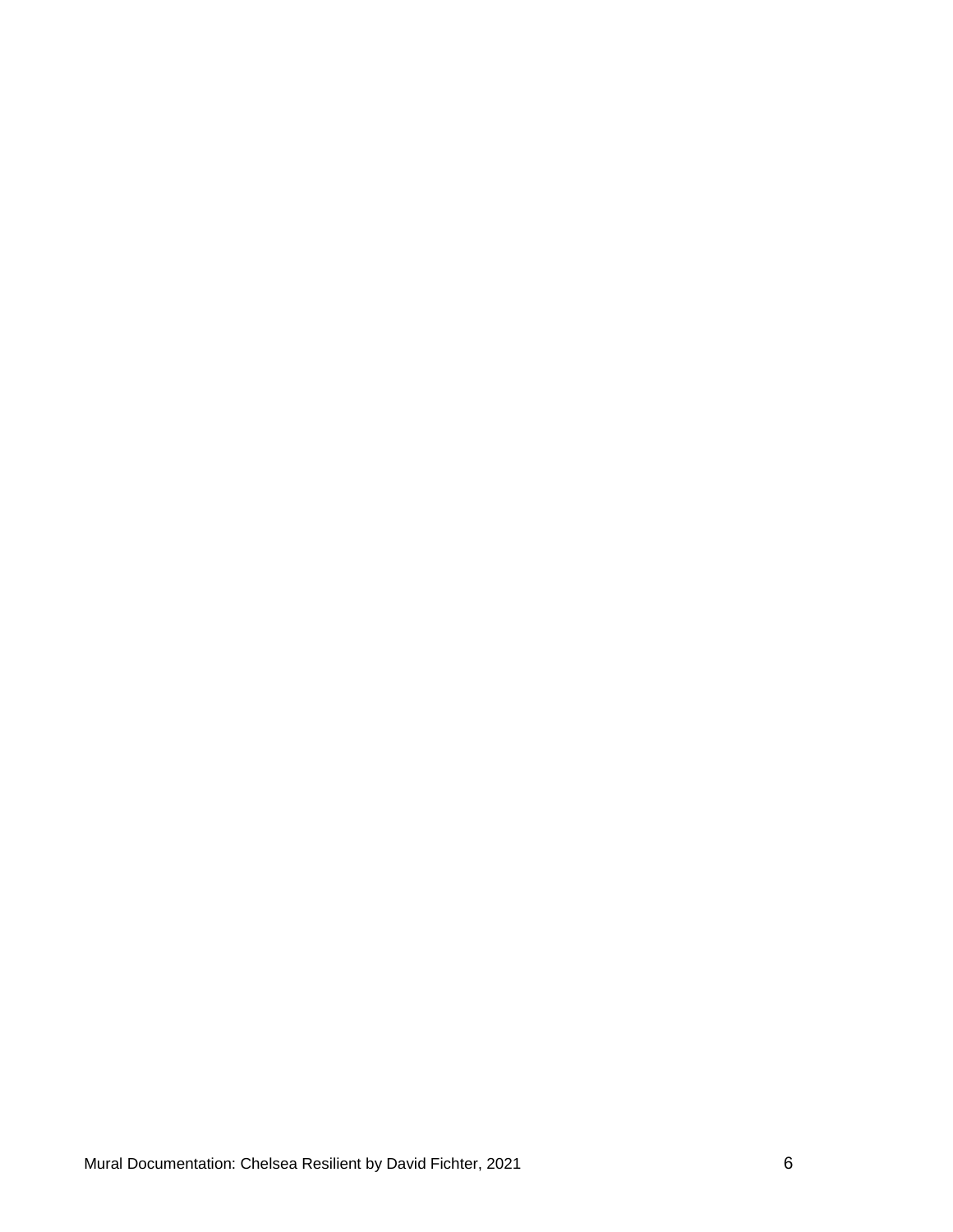## MURAL DESCRIPTION

### COLONIAL ERA

On the far right side of the mural are images of the famous "Battle of Chelsea Creek", the first naval battle of the American Revolution. In May of 1775, just before the Battle of Bunker Hill in nearby Charlestown, the revolutionaries managed to disable a British warship, The Diana, remove its canons and other valuables, and set it on fire. Revolutionary War General Israel Putnam waded into the water of Chelsea Creek to call out to the British to surrender, which they refused to do. The mural begins with Putnam calling out across the ages, standing in the water of Chelsea Creek, next to one of the American canons that were used in the battle, while The Diana burns.

In the smoke of the burning Diana, you see a map of the town in the  $18<sup>th</sup>$  century with locations for the naval battle. To the left of the ship is a scene of Native American women digging for mussels on the shores of Chelsea Creek.

Just above Putnam's canon is a portrait of Fanny Fairweather. Fanny was a woman enslaved by the Carys, a prominent Chelsea family. She recounted her memories of being captured by slave hunters at age seven in West Africa and auctioned in St Kitts to Samuel and Sarah Cary. The Cary family made riches through their sugar plantations in Grenada and Fanny spent most of the early years of her life there where she cared for the Cary children. After eighteen years in the Caribbean the Cary family returned to Chelsea permanently, bringing Fanny and two other enslaved people, Pompeii and Charlotte, with them. She married David Fairweather, a freed slave, and lived in a home owned by the Cary family at 32 John Street in Chelsea. Her inclusion in the mural is important to tell the full story of slavery here in New England. While no portrait of Fanny survives, a lot is known about her character and life. She is depicted in her older years with a favorite cat on her lap; a book, since she could read; and her parrot perched on the cannon. She is smoking a pipe. She died in 1844 and is buried in Rumney Marsh Burial ground in Revere.

Above her is a representation of the Bellingham-Cary House, the oldest surviving 18th century building in the city. The Bellingham-Cary House was constructed in 1724 and may incorporate remains of the 1659 hunting lodge of colonial governor, Richard Bellingham. An Englishman, Bellingham was involved in the formation of the Massachusetts Bay Company which formally established Boston in 1630. After Bellingham's death, the house passed on to the Cary family and was enlarged several times by them until 1914, when the Governor Bellingham-Cary House Association, a local non-profit organization, was established to preserve it. The house is on the National Register of Historic Places.

To the left of Fanny is a standing portrait of Helen Louise Gilson. Helen was the niece of the first mayor of Chelsea, Mayor Francis B. Fay, who was elected shortly after Chelsea became a city. Helen lived with Mayor Fay and, during the Civil War, answered the call for nurses to serve the Union side. After the war she returned to Chelsea and married, but unfortunately died in childbirth.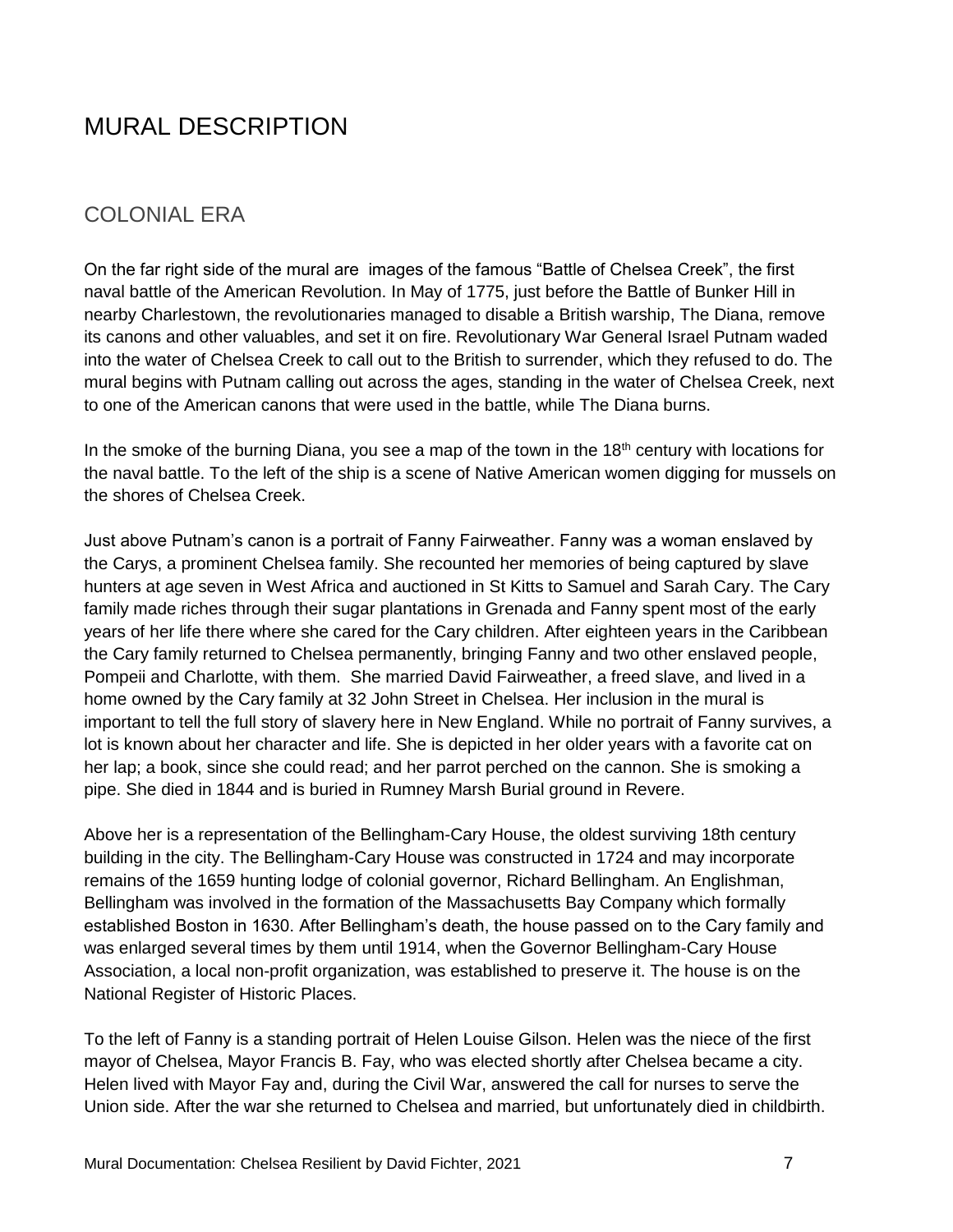Behind Gilson is an image of 19<sup>th</sup> century Chelsea Square during the trolley era. You can see the Chelsea Courthouse on the left, as well as the Stebbins Fountain. In accordance with city landscapes of the period, Chelsea Square was planned to include open space, in this case, two teardrop-shaped areas of grass with curbs that defined the space. The Stebbins Fountain was constructed in 1897 and named for banker and Mayor of Chelsea, Isaac Stebbins, who bequeathed the funds for its construction to the city. He was also responsible for the Stebbins Block of buildings constructed nearby. The Fountain was deliberately positioned in the Square so that, as dictated by the conditions of Stebbins' will, "both man and beast might drink from it." Though the 1908 fire destroyed many significant buildings in the city, it stopped short of Chelsea Square, preserving many historic properties here.

In the far background, beyond Chelsea Square, is depicted the Chelsea Ferry crossing Chelsea Creek, and a view of Admirals Hill in the mid-19<sup>th</sup> century with both the Naval and Marine Hospitals. The Chelsea Naval Hospital was constructed of Vermont granite and commissioned in 1836. The hospital served naval personnel and others through four wars. When it was decommissioned in 1974 it was the oldest naval hospital in service in the US. Notable patients included Presidents John Quincy Adams and John F. Kennedy.

To the left of Helen Gilson is a portrait of Lewis Howard Latimer, a mid  $19<sup>th</sup>$  century African-American inventor who grew up in Chelsea. Latimer was the youngest of four children born to escaped slave George and Rebecca Latimer. At 16, during the Civil War, Latimer enlisted in the US Navy. After the war Latimer returned to Boston and accepted a menial position at the Crosby and Gould patent law office. Here he was able to teach himself mechanical drawing and drafting and eventually moved to New York. An important Black inventor in history, Latimer's most notable patent was for the carbon filament used in the incandescent lightbulb. Latimer worked closely with Alexander Graham Bell and Thomas Edison.

### INDUSTRIAL ERA

To the left of Latimer the start of the Industrial Era in Chelsea is noted with images of the Chelsea Clock building, as well as the large Chelsea clock in Bellingham Square. Founded in 1895 as Boston Clock Company, and renamed Chelsea Clock in 1897 by Charles Pearson, Chelsea Clock is America's oldest clockmaker and clock repair shop. To this day, Chelsea Clock remains a foremost name in the industry, famous for its Ship's Bell model with 12-hour chime movement.

There are other manufacturing plants in the background including the Forbes Lithograph Manufacturing Co., which was located on Chelsea Creek. Founded in 1862 in Boston, Forbes moved to Chelsea in 1884 where its factory complex spread over 18 buildings. Forbes Lithograph grew into one of the largest lithograph companies in the United States with branches in New York, Chicago, Philadelphia and Detroit. Their wide-ranging work included posters, tickets, tags, embossing and more, even producing banknotes for the Free French government during World War II. The company was sold in the 1960s and the Chelsea plant was closed.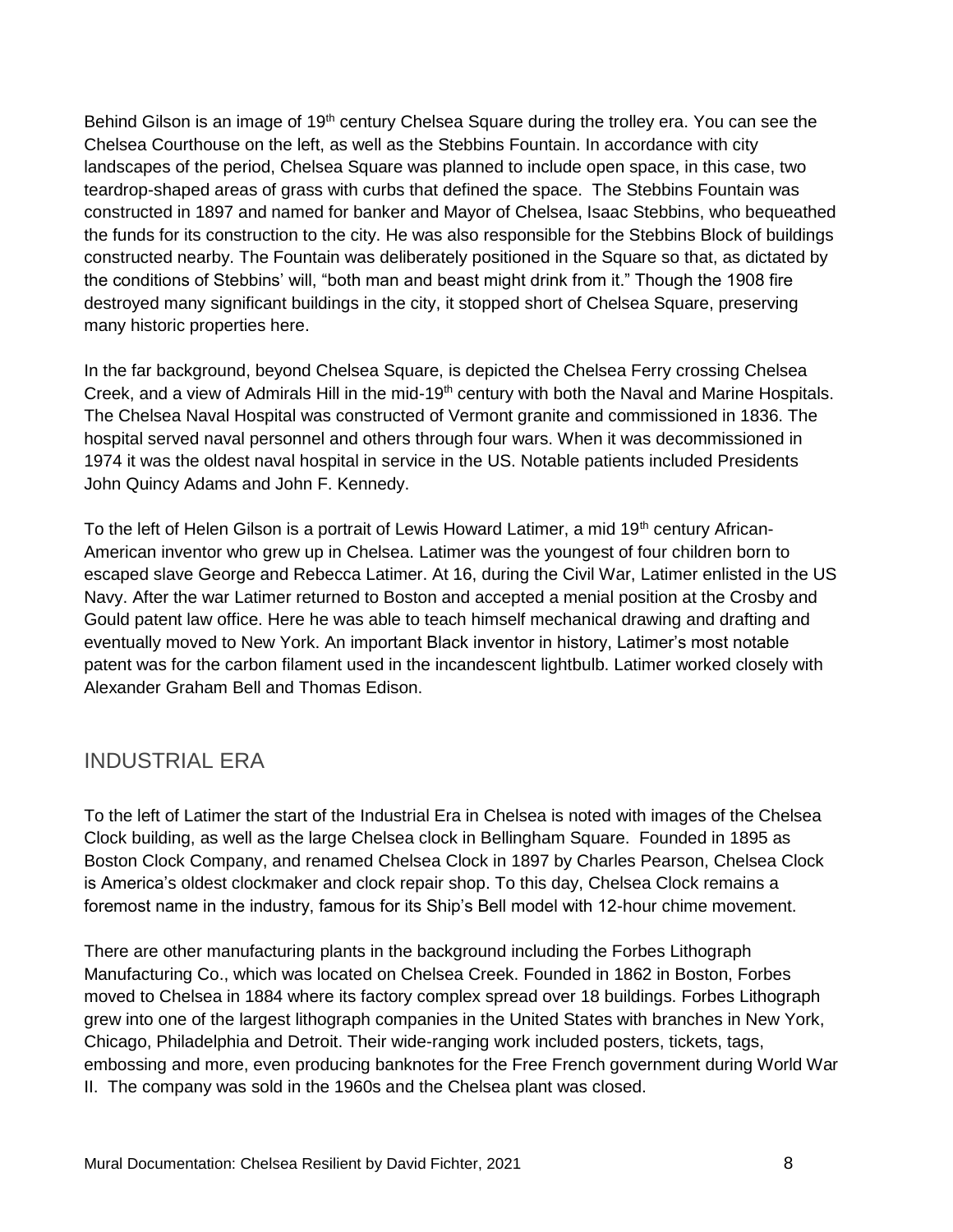Two French Canadian workers stand in front of the Forbes building. From 1840 through 1930 thousands of French Canadians immigrated to communities across New England to escape poverty in Canada, many of them to Chelsea. They were devoted to their religion, their new homeland, and their community.

Below the Chelsea Clock building in the foreground are two young Polish American girls from the Chelsea Polaski festival in Chelsea Square. Beside them is pictured the founder of Kayem, Polish immigrant Kazimierz Monkiewicz, driving the horse drawn wagon. Between 1870 and 1914 thousands of Polish immigrants settled in Chelsea, contributing to the community and to the industrial growth of the city. Kazimierz Monkiewicz and his wife Helena founded Kayem Foods, a premier brand of meats, in 1900. For over 100 years Kayem has been family-owned and operated in Chelsea, employs many of its residents, and is the home of the "Fenway Frank" and other quality prepared meats.

An elderly Italian-American street vendor is pictured selling tomatoes in front of the Chelsea Clock, representing Italian immigrants who made their living in Chelsea during this period selling ice, milk, vegetables and fruit. As the vendors made their way down the streets pushing their carts, they called out their products in Italian and English.

## THE GREAT FIRES

To the left of these scenes of our industrial past is a large-scale image of an early 20<sup>th</sup> century newsboy hawking newspapers.

On one hand he holds an April 13, 1908 edition with headlines about the first Great Chelsea Fire that devastated the city. The fire started in the Boston Blacking Company, on the Everett line. A forty mile an hour wind sparked flames in nearby wood-framed houses. Only when the flames came up to the edge of Chelsea Creek did the devastation stop. In this tragedy, 350 acres were burned, 15,000 were left homeless and 19 people were killed. Community institutions including City Hall, schools, and churches were demolished. The community rallied to care for one another as residents opened their homes to their displaced neighbors. Pictured here are images of Chelsea people lining up for assistance, as well as images showing the destruction of churches such as St. Rose and St. Stanislaus.

On the other hand, the newsboy holds up a Chelsea Record newspaper from October 1973 when a second devastating fire destroyed much of Chelsea. The fire started less than 200 yards from the 1908 fire in an area of machine shops and wooden buildings. Accelerated by dry, high winds, within two hours of its inception the fire engulfed eighteen city blocks. Chelsea's firefighters were joined by 111 other fire departments. In the aftermath of the fire, residents, businesses and the city itself needed to rebuild once more.

Behind the shoulder of the newsboy, there is a scene of a trio of heroic Chelsea firefighters. The reference photo for this drawing was taken by Arnie Jarmak during a fire in 1978. On the right,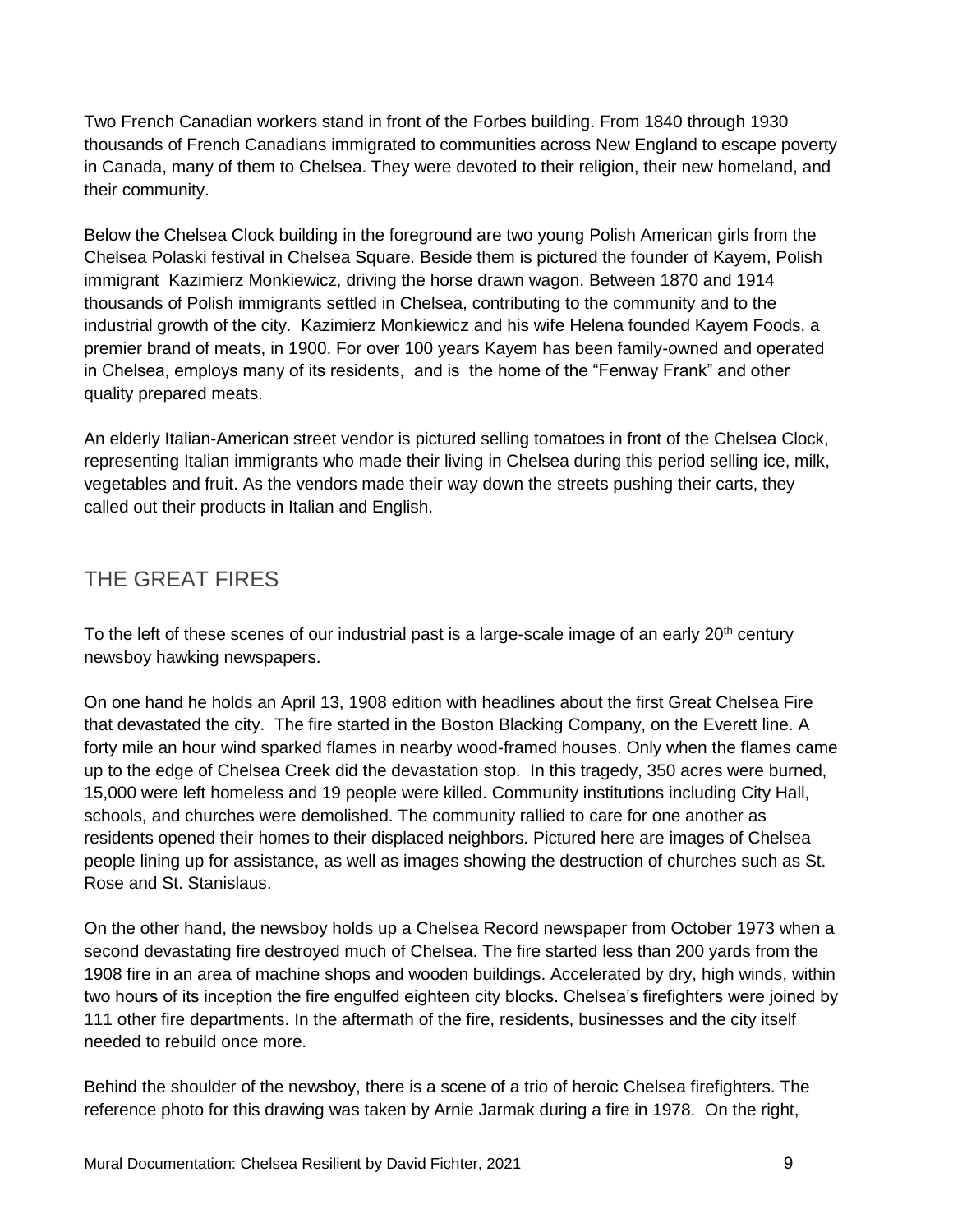wearing the #1 helmet is James (Jimmy) Grafon. He was a Lieutenant on Group 4 E2 and went on to serve as a Captain on ladder #1. He was also a training officer for the department. Harry Ells worked Engine #4. Many years later his son, Edward, followed in his footsteps and became a Chelsea firefighter. Holding the flashlight is George Ostler, who worked as a firefighter until September 1983. In retirement he devoted many years to the care of the archives at the Chelsea Public Library. His daughter, Mary Bourque, served the city as Superintendent of Schools.

### JEWISH HISTORY

To the left of the newsboy, there are images representing the Chelsea Jewish community through the early twentieth century, when Chelsea was predominantly Jewish. The "call and response theme" is illustrated by a Jewish woman with a Shofar, a ram's horn blown at the Jewish New Year, Rosh Hashanah. Above the woman blowing the Shofar is an image of a man carrying the Torah. Two people who grew up in Chelsea's Jewish community and remain active in it today posed for these depictions. Through research, advocacy and walking tours, Ellen Rovner tells the history of Chelsea's Jewish past and continuing outreach for those fleeing persecution. Ed Medros is a long time member of the Walnut Street synagogue. He grew up just steps from this mural in Veterans Park, in housing that was once near Fifth Street and Walnut. Today, the site is beneath Route 1. The synagogue depicted in the lower section is the Walnut Street Synagogue, rebuilt after the 1908 fire. It is known as the "Queen of Synagogues" because of its majestic sanctuary and elaborate, hand-painted ceilings and walls. It is home to a Torah Ark built by Sam Katz and is on the National Register of Historic Places.

Within the curl of the Shofar is a representation of Katz Bagels, one of the still thriving Jewish businesses in Chelsea. Richard Katz (who carries on the 70 year tradition of his father) is shown making the Pizza bagel, which his father invented in the 1970's.

Below is an image of the beloved Jewish delicatessen, Murray and Eddy's, which was a political and social meeting place for Chelsea's leaders until its closing in 1979. Two of the brothers are pictured standing in front of their eccentric menu board. A corn beef sandwich and matzo ball soup are displayed on the counter.

### NEIGHBORS COMING TOGETHER

To their right, in front of the Walnut Street Synagogue, is a group of Chelsea Puerto Rican children eating ice cream they got from a neighborhood truck. In the 1970s new residents from Puerto Rico built a Spanish speaking community here. The 1980s photo used as a reference for the mural was taken by Arnie Jarmak, the photographer for the Chelsea Record through much of the 80s and 90s. The ice cream truck was parked just outside the offices of the Chelsea Record on Fourth Street at Cherry. Arnie reports that he saw these children all the time because they lived just on the other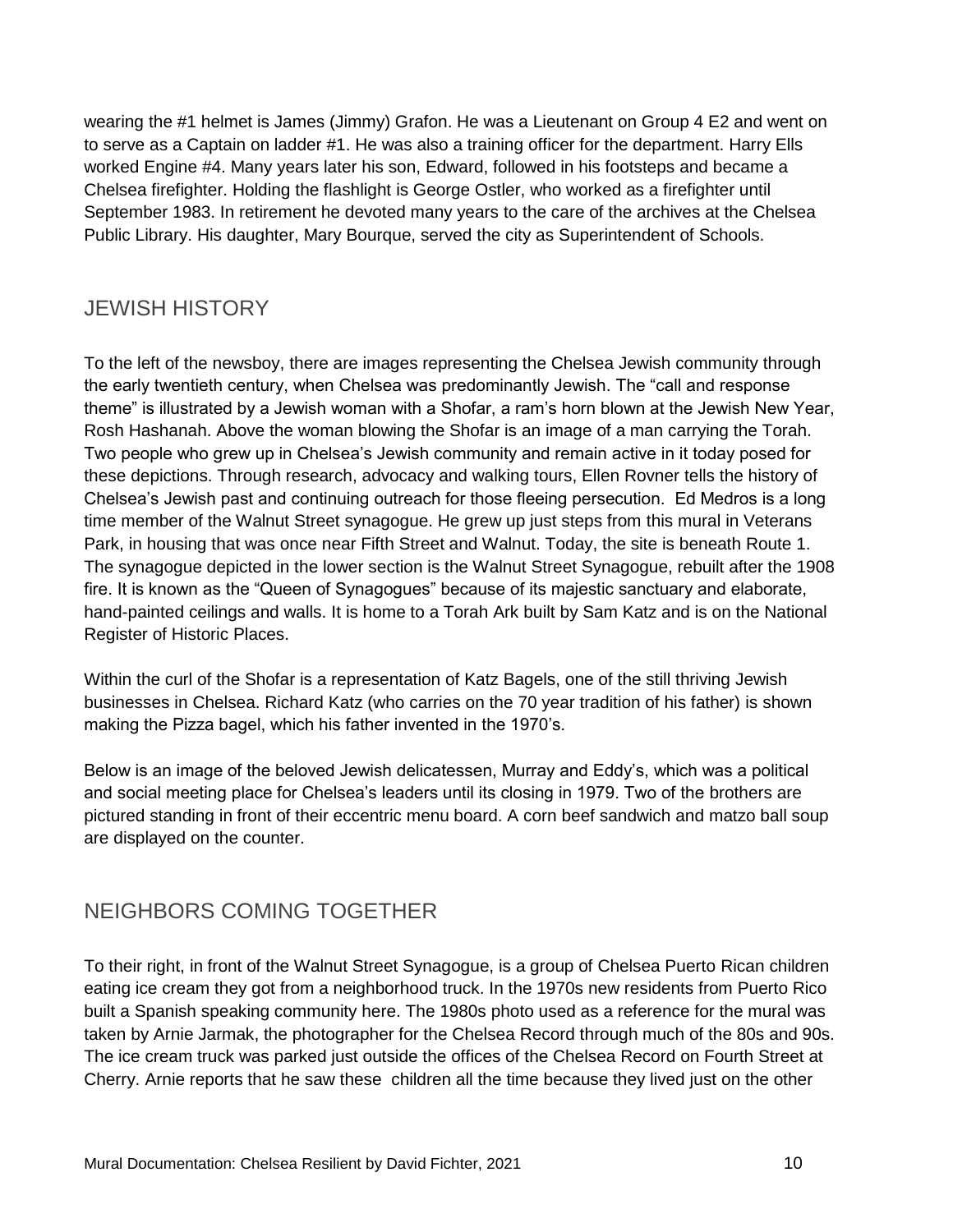side of Broadway at Fourth and Division Streets. For him, "young kids getting an ice cream from a truck in summer is a timeless image".

Chelsea-born Armando Anthony "Chick" Correa, of Italian descent, is shown playing keyboard in front of the Walnut Street Synagogue. A world renown jazz pianist and winner of 23 Grammy Awards, Correa was introduced to the piano by his Dad at the age of 4. He went on to perfect his percussion-style use of the piano with famed musicians Miles Davis and Herbie Hancock. To the left of the Murray and Eddy's Deli scene is a large-scale image of a Central American child being raised up by many different hands, to symbolize the community coming together. For generations immigrants have made a home in Chelsea with the hope of making a better life for themselves and their families.

Above the baby is a woman making pupusas, a typical Salvadoran dish made from cornmeal dough and filled with a variety of beans, cheeses and meats. Pupusas are a central part of the Salvadoran menu. The woman depicted here is Yenis Hernandez.

Behind the woman making pupusas are members of the Chelsea Somali community in traditional clothing. Maryan Hassan holds her niece with her sister, Hoden, beside her and Yahya Noor in the back. The reference photo used here was from a day when they volunteered at the Chelsea Community Garden with other members of the Healthy Chelsea Coalition. They represent the promise of the growing Somali community in Chelsea. Maryan's family moved here from Kenya in 2004 and is studying Healthcare Management at Bay State College. Hodan graduated from Chelsea High School and will attend Salem State College with the goal of becoming a teacher. Yahya Noor works for Healthy Chelsea and owns the award-winning Tawakal Halal Cafe in East Boston that serves Somalian dishes.

### GROWING OUR FUTURE

An array of images are captured in the shape and folds of a Salvadoran traditional dancer, Carmen Villalta. Carmen is dressed in a traditional costume of blue and white, the colors of the flag of El Salvador. Carmen and members of her family emigrated to America to escape the violence in her homeland. She is an engaged member of the Chelsea community, studying on-line to complete her Master's degree, raising her daughter, and continuing her interest in the traditional dances of El Salvador.

Out of the folds of Carmen's dress come images of the Chelsea community today. On the far left is a scene of kayakers from GreenRoots on the Chelsea Creek with the Tobin Bridge in the background. GreenRoots is an environmental justice organization that engages residents to improve public health. Projects include caring for natural areas, expanding greenspace and advocating for climate resiliency. At the bow of the kayak is Sarah Levy, a Transit Justice Organizer with Maria Belen Powers, Co-Director of the organization, at the stern.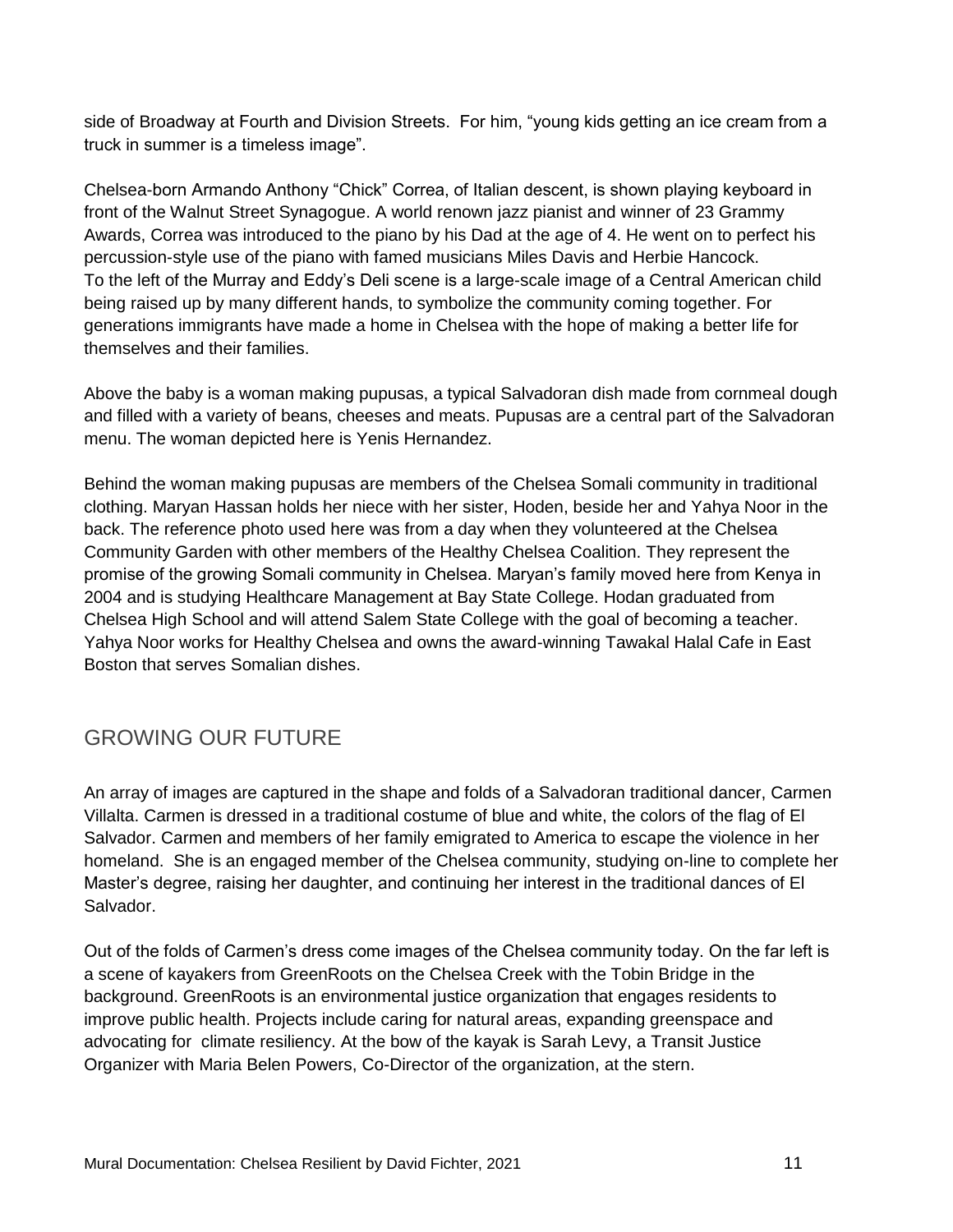At the bottom of the swirl of Carmen's dress are gardeners from several Chelsea Community Garden. Founded in 1996, Chelsea Community Garden gives residents of densely populated Chelsea the opportunity to grow their own vegetables and flowers while interacting with other gardeners and cultures from around the world. Enesa Skopjak, an immigrant from Bosnia, is shown with a gourd curling around her shoulders. A particularly active member at the garden, especially in caring for the raspberries, she has a strong interest in nature and shares her knowledge generously.

To the right, coming out of the inner swirl of the dress are images of Chelsea groups and organizations responding to the crisis caused by the COVID-19 pandemic with food distribution to the residents of Chelsea. The image represents how the community rose up to meet the immense need in 2020. Among the groups that responded were La Colaborativa that provides a range of support programs for Latinx immigrants related to social and economic health. Faith-based groups cared for all without discrimation, most notably the Salvation Army, St Luke's (San Lucas) Episcopal Church and the SELAH center at Nuestra Iglesia La Luz de Cristo.

In the distance, Chelsea residents are at play at Mary O'Malley State Park. Formerly part of the Chelsea Naval Hospital grounds, the Park was dedicated in 1984 to teacher and long time advocate for Chelsea Mary O'Malley for the enjoyment of all residents. The park has spectacular views of the Tobin Bridge and beyond to Charlestown.

Above the shoulder of the dancer is an image of the signature water tower beside the Chelsea Soldiers' Home. The Soldiers' Home opened its doors to Massachusetts veterans of the Civil War in 1882 and continues to care for those who served in the American military. The iconic water tower, for so long a Chelsea landmark, was taken down in 2019 to make room for new and expanded facilities.

A Quetzal bird, native to Central America and the national bird of Guatemala, flies up and over the scene. The bird alludes to the arrival of recent Latino immigrants to Chelsea, but also to the Phoenix rising from the ashes to represent the revival and reinvention of the city. The bird is symbolic of rebirth, hope, renewal, progress, and the end of oppression.

The far left represents youth in the present, focused on the future and the desire for social change, an aspiration strongly communicated by the Chelsea high school students who participated in the community meetings for this mural.

Jayde Umemba, the young woman on the megaphone, was one of the organizers of the Chelsea rally for Black Lives Matter in the summer of 2020. Jayde grew up in Chelsea, the daughter of Joan Cromwell (a long time advocate for the people of Chelsea, and President of Chelsea Black Community, an organization dedicated to outreach and service). Jayde is a graduate of Boston University with a degree in Communications and African Studies. After the peaceful rally, and in order to hold the city of Chelsea accountible for meaningful change, Jayde and the organizers of the rally drew up a series of resolutions to address systemic inequities in the city and presented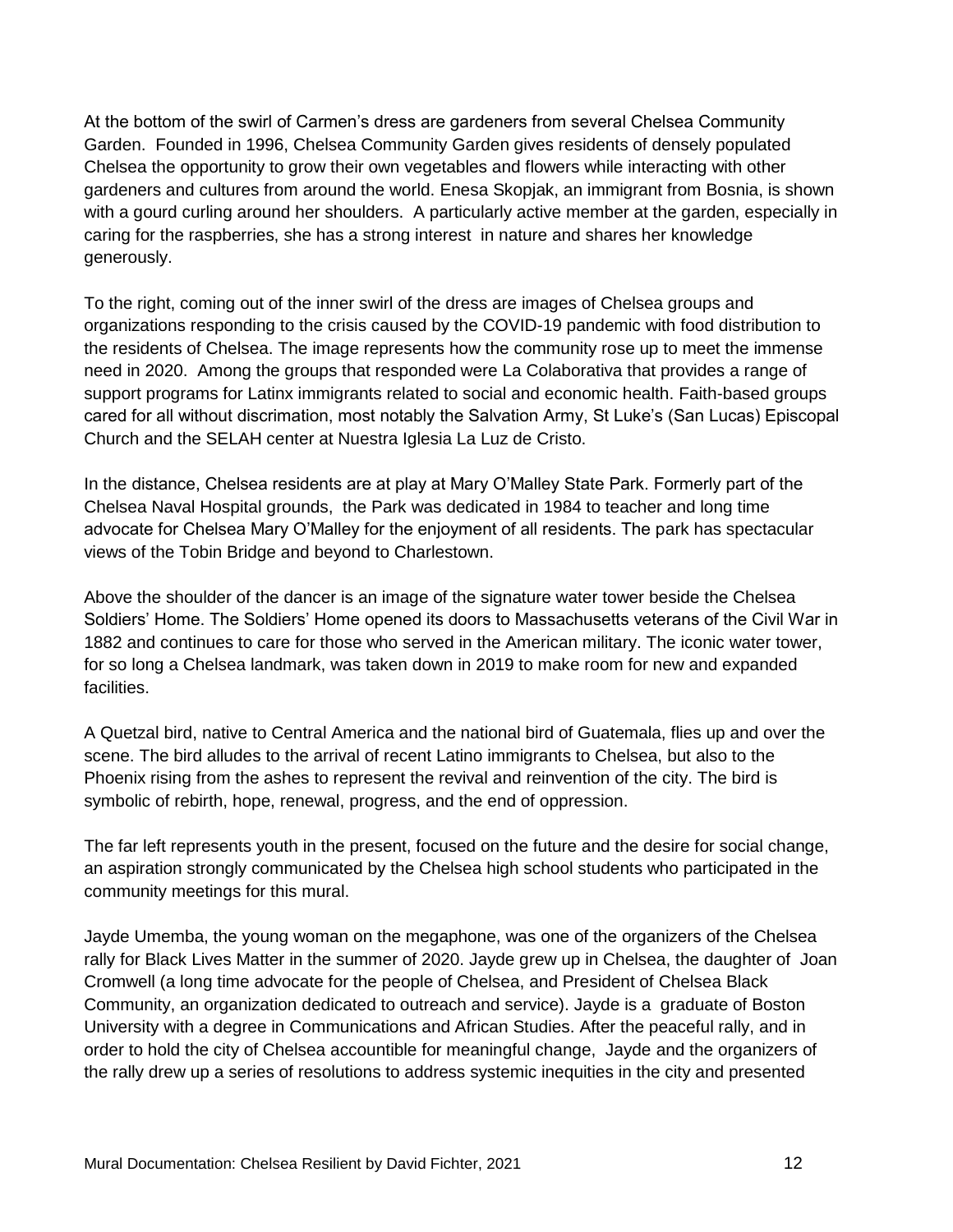them to the City Council. In this mural, Jayde represents a new generation of activists, dedicated to thoughtful action and pursuing the goal of equality and justice to benefit all in the community. On the left is Luis Pehna, a young Honduran American man blowing a conch shell. The shell is a traditional musical instrument found throughout Central and South America, as well as in Asia. He performed in a community festival in Chelsea Square. The sound of his horn echoes across the city with a spirit of joy and harmony.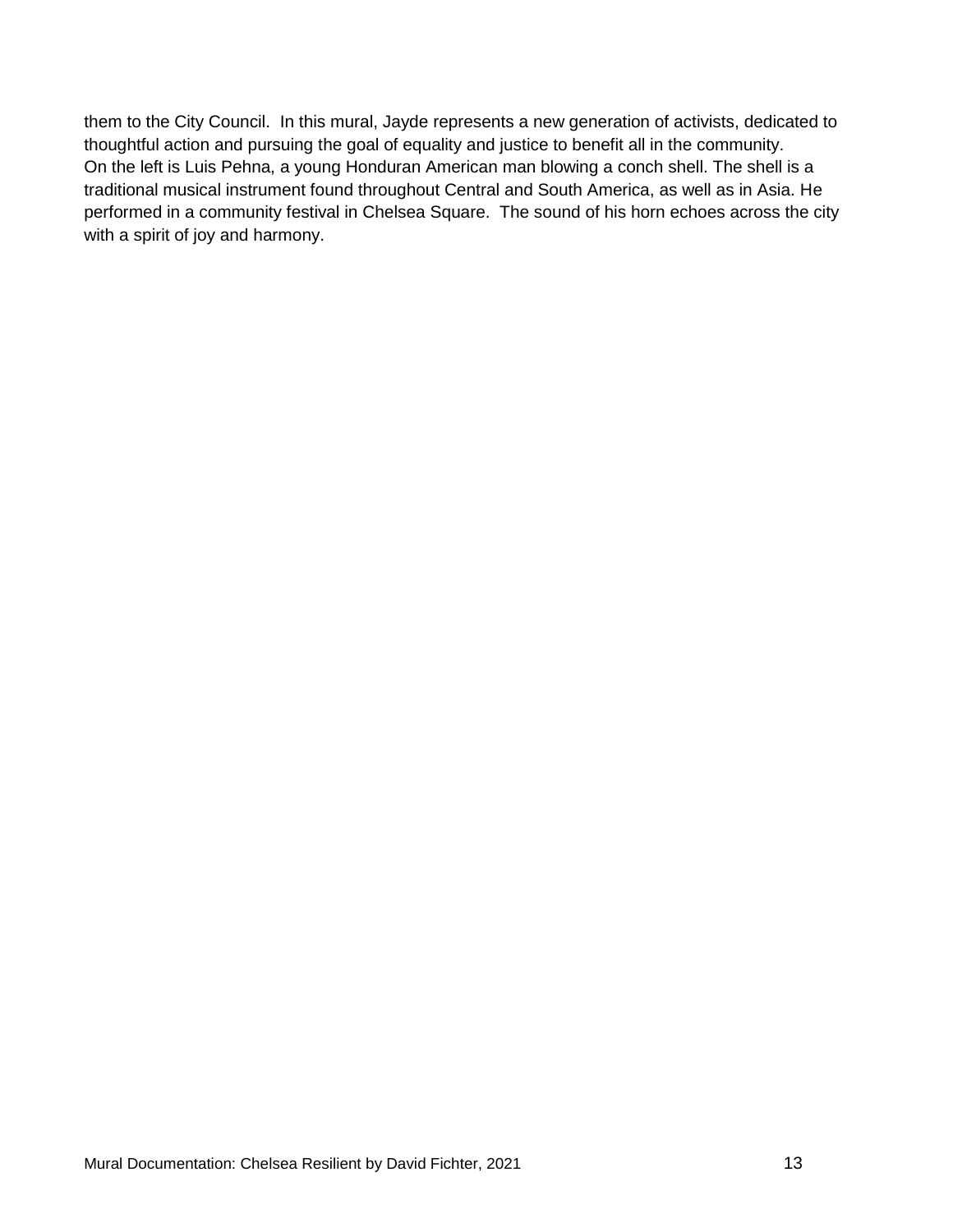## ABOUT ARTIST DAVID FICHTER

David Fichter is known for a distinctive, realistic style that features the people, architecture and other details reflective of the mural location. For over 30 years David has created community murals and mosaics, taking him all over the United States and internationally, including Nicaragua, Armenia, and Georgia. Working with residents of all ages, he's completed more than 200 permanent murals that have become beloved local landmarks that communicate the story of each neighborhood.